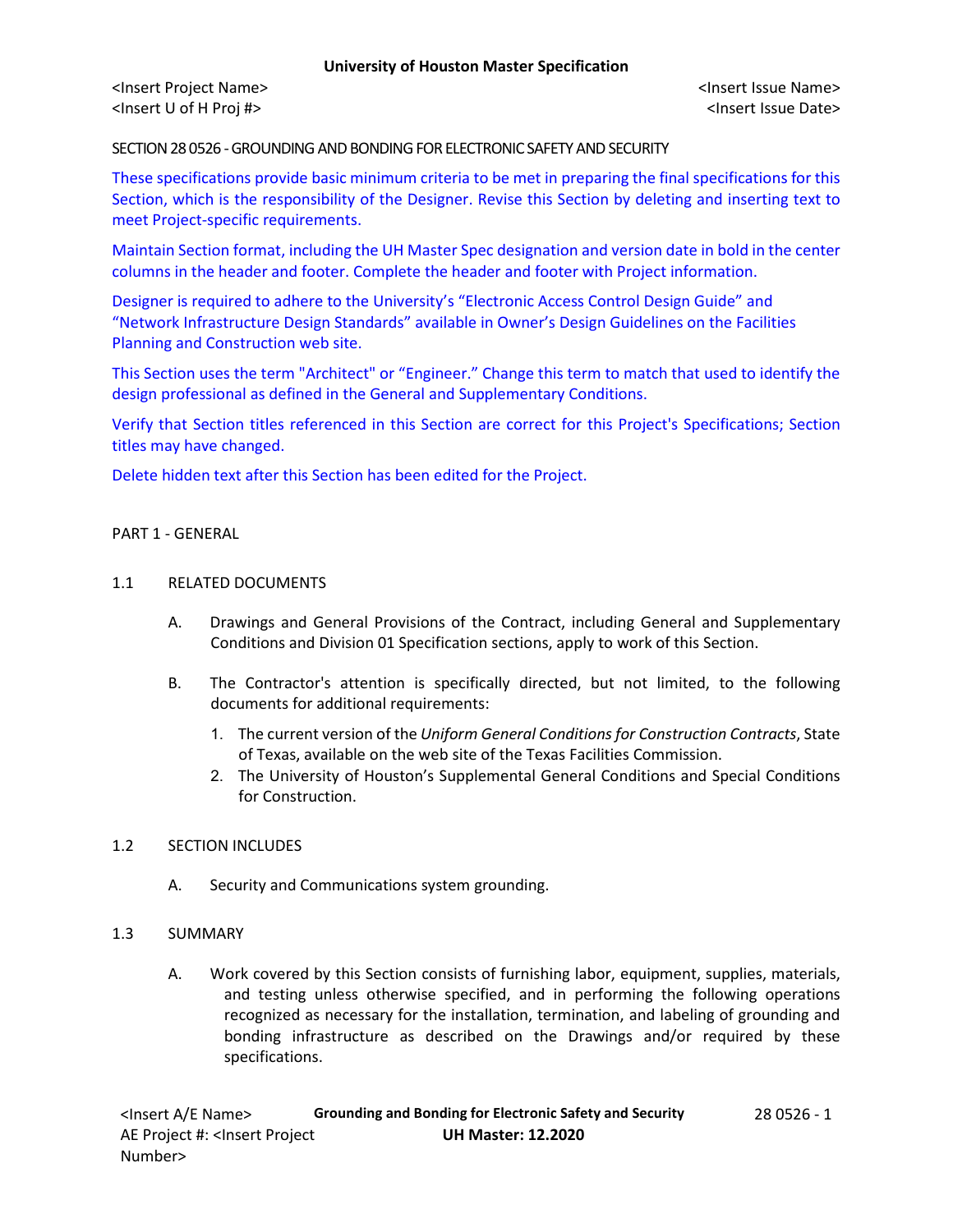## **University of Houston Master Specification**

<Insert Project Name> <Insert Issue Name> <Insert U of H Proj #> <Insert Issue Date>

B. Extend the Telecommunications Bonding Backbone into the Security Room, install a Telecommunication Grounding Bus bar (TGB) and bond all Security elements in the Security Room to the TGB with minimum 6 AWG bonding conductor.

# 1.4 DEFINITIONS

- A. TO Telecommunications Outlet: Point of connectivity for voice, data or video on the wall or in the floor. Refer to Telecommunications Drawings and Symbol sheet(s) for quantities and types of media at each outlet.
- B. BDF Building Distribution Frame: A termination frame for unshielded twisted pair cable, usually providing a connection field for PBX telephone ports and feeder/riser cables to IDF's.
- C. IDF Intermediate Distribution Frame: A termination frame for unshielded twisted pair cabling providing a connection field for horizontal wiring from the workstation and feeder/riser cables extended from the BDF.
- D. TMGB Telecommunications Main Grounding Busbar: The dedicated extension of the building grounding electrode system for the telecommunications infrastructure.
- E. TGB Telecommunications Grounding Busbar: The grounding connection point for telecommunications systems and equipment in the area served by an IDF.
- F. TBB Telecommunications Bonding Backbone: A bonding conductor that provides direct connection between the TGB's and TMGB.

# 1.5 REFERENCES

- A. Follow Section 01 4200 "References" and the following:
- B. American Society for Testing and Materials (ASTM):
	- 1. B 3 Soft or Annealed Copper Wires.
	- 2. B 8 Concentric-Lay-Stranded Copper Conductors, Hard, Medium Hard, Soft.
	- 3. B 33 Tinned Soft or Annealed Copper Wire for Electrical Purposes.
- C. Institute of Electrical and Electronics Engineers (IEEE):
	- 1. 142-82 Recommended Practice for Grounding of Industrial and Commercial Power Systems.
	- 2. 1100 Recommended Practice for Powering and Grounding Sensitive Electronic Equipment in Industrial and Commercial Power Systems.
- D. Underwriters' Laboratories (UL):
	- 1. 83 Thermoplastic Insulated Wire and Cables
	- 2. 96 Lightning Protection Components.
	- 3. 96A System Installation.

<Insert A/E Name> **Grounding and Bonding for Electronic Safety and Security** 28 0526 - 2 AE Project #: <Insert Project Number> **UH Master: 12.2020**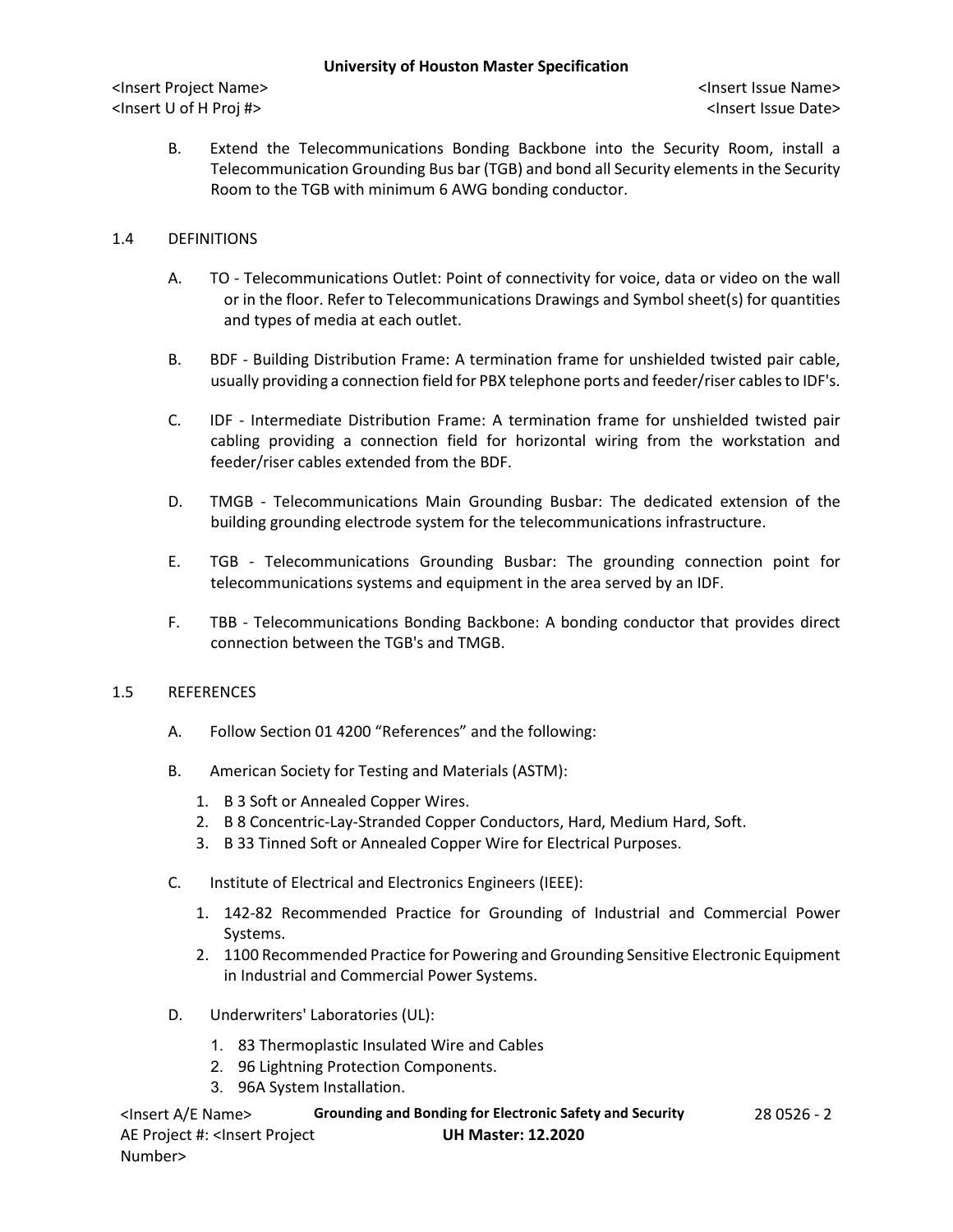## **University of Houston Master Specification**

<Insert Project Name> <Insert Issue Name> <Insert U of H Proj #> <Insert Issue Date>

- 4. 467 Grounding and Bonding Equipment.
- E. National Fire Protection Association (NFPA):
	- 1. 780 Lightning Protection Code.
	- 2. 70 National Electrical Code (NEC).
		- a. a.NEC Article No. 250 Grounding
- F. American National Standards Institute/Telecommunications Industry Association/Electronic Industries Alliance (ANSI/TIA/EIA):
	- 1. J-STD-607- C Commercial Building Grounding and Bonding Requirements.
	- 2. Telcordia Network Equipment Building Systems (NEBS) GR-1275.
- G. Building Industry Consulting Services International (BICSI):
	- 1. Telecommunications Distribution Methods Manual.
	- 2. Customer Owned Outside Plant Design Manual.

# PART 2 - PRODUCTS

- 2.1 GROUNDING BUSBARS
	- A. Telecommunications Main Grounding Busbar (TMGB)
		- 1. Chatsworth #10622-0 20 ground busbar with Chatsworth #10622-000 busbar insulators.
	- B. Telecommunications Grounding Busbar (TGB)
		- 1. Chatsworth #10622-012 ground busbar with Chatsworth #10622-000 busbar insulators.
	- C. Substitutions
		- 1. Refer to Section 01 2500 "Substitution Procedures."

#### 2.2 GROUNDING JOINTS AND SPLICES

SELECT FIRST OR SECOND PARAGRAPH AND RELATED SUBPARAGRAPHS BELOW TO SUIT PROJECT.

- A. Grounding conductor joints/splices shall be mechanical type, copper alloy, with a minimum of two bolts and a separate section for each conductor. Acceptable products:
	- 1. Burndy "QPX", OZ/Gedney "XTP" or "PMX."
	- 2. Penn-Union "VX."
- B. Grounding conductor joints/splices shall be copper compression type with two indents. Acceptable products:
	- 1. Burndy.

<Insert A/E Name> **Grounding and Bonding for Electronic Safety and Security** 28 0526 - 3 AE Project #: <Insert Project Number> **UH Master: 12.2020**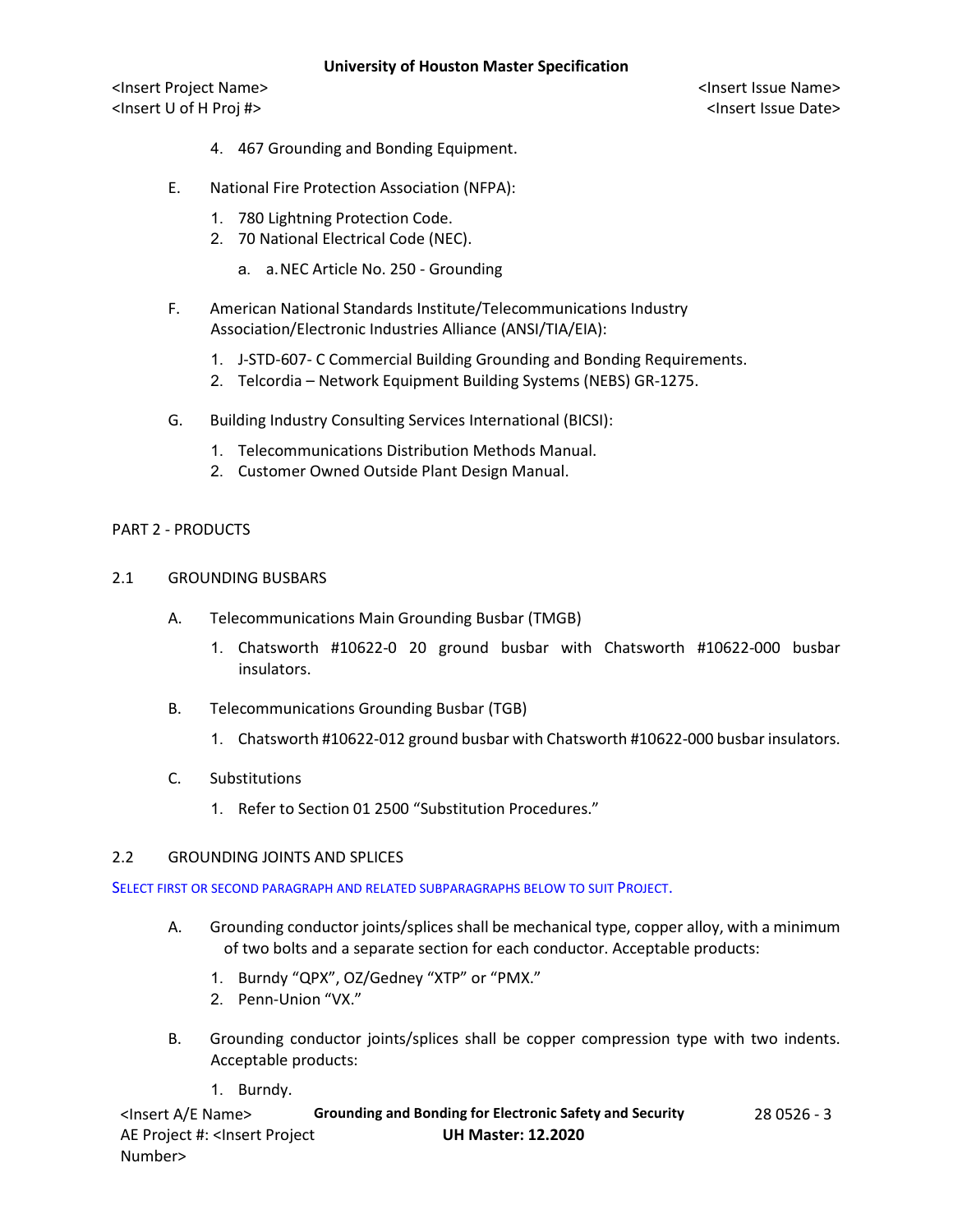<Insert Project Name> <Insert Issue Name> <Insert U of H Proj #> <Insert Issue Date>

- 2. T&B.
- 3. Blackburn.

SELECT FIRST OR SECOND PARAGRAPH AND RELATED SUBPARAGRAPHS BELOW TO SUIT PROJECT.

- C. Grounding conductor terminations (lugs) shall be single barrel, mechanical screw type, copper alloy with machined contact surfaces. Acceptable products:
	- 1. OZ type "SL."
	- 2. T&B.
	- 3. Burndy.
- D. Grounding conductor terminations (lugs) shall be copper compression type with two indents. Acceptable products:
	- 1. Burndy.
	- 2. T&B.
	- 3. Blackburn.

## 2.3 BONDING CONDUCTORS

- A. Cable Tray Bonding Conductor:
	- 1. Green # 6 AWG insulated bonding jumper (12 inch maximum) with appropriate lugs or manufactured braided copper grounding jumper. Acceptable products:
		- a. B-Line #CAM-GJ.
		- b. T&B #BD12.
		- c. OZ/Gedney type "FB."
		- d. Mono-Systems.
- B. Equipment Frame Bonding Conductor:
	- 1. Panduit #TRGK672 Telecommunications Rack Grounding Kit.
- C. Bonding Conductor (BC):
	- 1. Green insulated copper bonding conductor, size as required by NEC.
	- 2. The BC shall be, at a minimum, the same size as the TBB.
- D. Telecommunications Bonding Backbone (TBB):
	- 1. Green insulated copper conductor, minimum size of No. 6 AWG. The TBB shall be sized at 2 kcmil per linear foot of conductor length up to a maximum size of 3/0 AWG. Insulation shall meet fire ratings of its pathway.

|    | a. TBB length (feet) | TBB Size (AWG) |  |
|----|----------------------|----------------|--|
|    | 1) Less than 13      | b              |  |
| 2) | 14-20                |                |  |
|    | $3)$ 21-26           | 3              |  |
| 4) | 27-33                |                |  |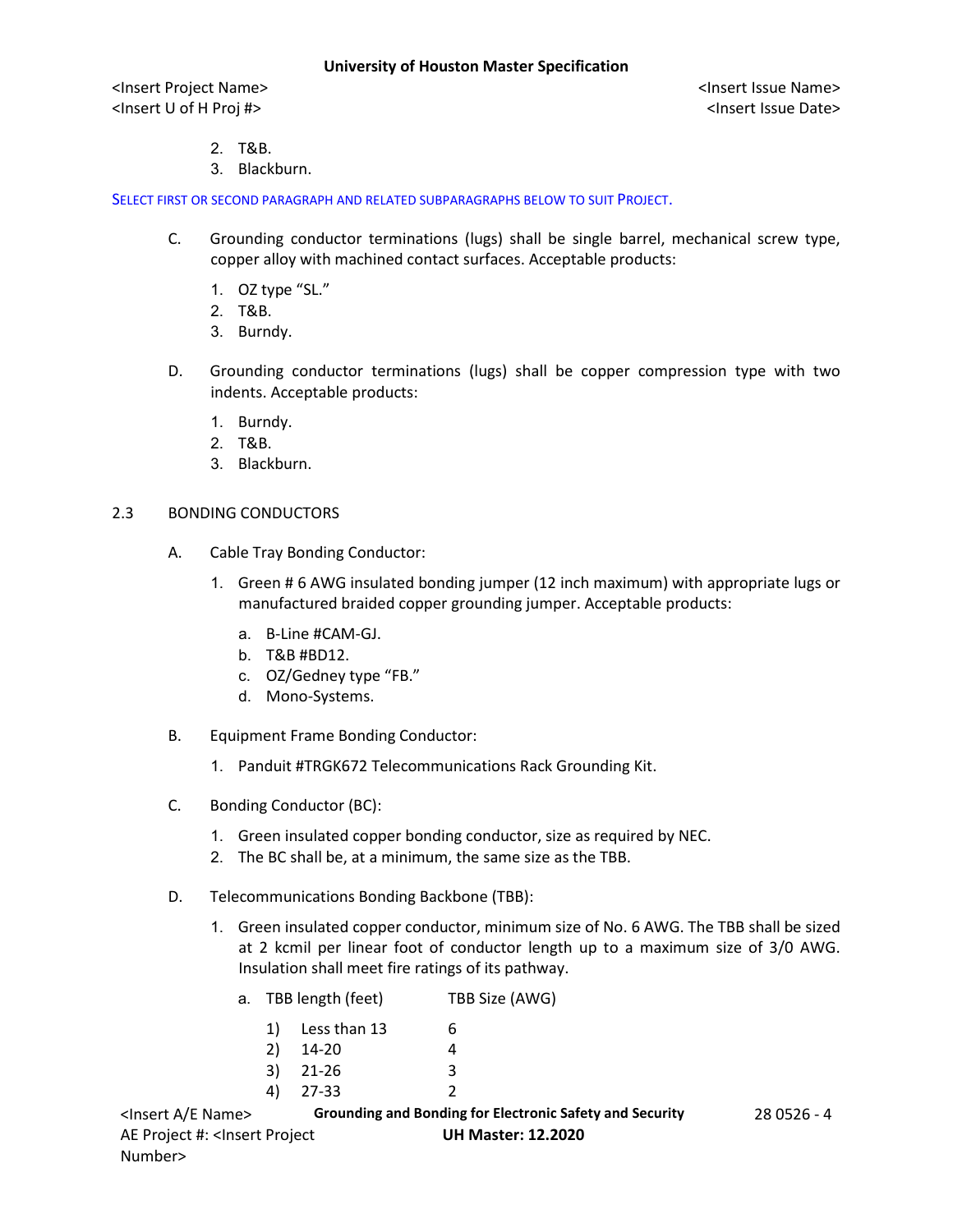### **University of Houston Master Specification**

<Insert Project Name> <Insert Issue Name> <Insert U of H Proj #> <Insert Issue Date>

|    | $5)$ 34-41      | 1   |
|----|-----------------|-----|
| 6) | 42-52           | 1/0 |
|    | $7)$ 53-66      | 2/0 |
| 8) | Greater than 66 | 3/0 |

## PART 3 - EXECUTION

## 3.1 TELECOMMUNICATIONS INSTALLATION

- A. Installation of the TMGB:
	- 1. Install the TMGB at the bottom of plywood backboard near the outside plant entrance conduits in the BDF.
	- 2. Install TMGB so that the BC for telecommunications is as short and straight as possible.
	- 3. Install conductor in continuous 3/4 inch conduit.
- B. Installation of the TGB:
	- 1. Install the TGB at the bottom of plywood backboard near the copper riser terminations in each IDF and Security Room.
	- 2. Install TGB so that the TBB for telecommunications is as short and straight as possible.
- C. Installation of the TBB:
	- 1. Install green insulated copper grounding conductor (refer to Bonding Conductors paragraph 2.3.D for conductor size). Homerun from the TMGB to each TGB or as approved by TIA 607-C.
- D. Installation of Grounding Conductor Joints/Splices:
	- 1. Install mechanical type, copper alloy, with a minimum of two bolts and a separate section for each conductor or copper compression type with two indents.
	- 2. Install manufactured insulating cover or heavy tape insulation over joints/splices.
- E. Grounding of Cable Tray:
	- 1. Install green #6 AWG bonding jumper (12 inches maximum) with appropriate lugs at each cable tray joint or install manufactured braided copper grounding jumper.
	- 2. Install Green #6 AWG grounding conductor with appropriate lugs from side of cable tray down to TMGB or TGB. Drill and tap side of cable tray (for appropriate size bolt, 1/4 inch x 20 minimum), making sure that bolt does not extend into wire management part of tray.
- F. Grounding of Equipment Frame:
	- 1. Install Panduit Telecommunications Rack Grounding Kit from equipment frame to grounded cable tray, TMGB, or TGB.